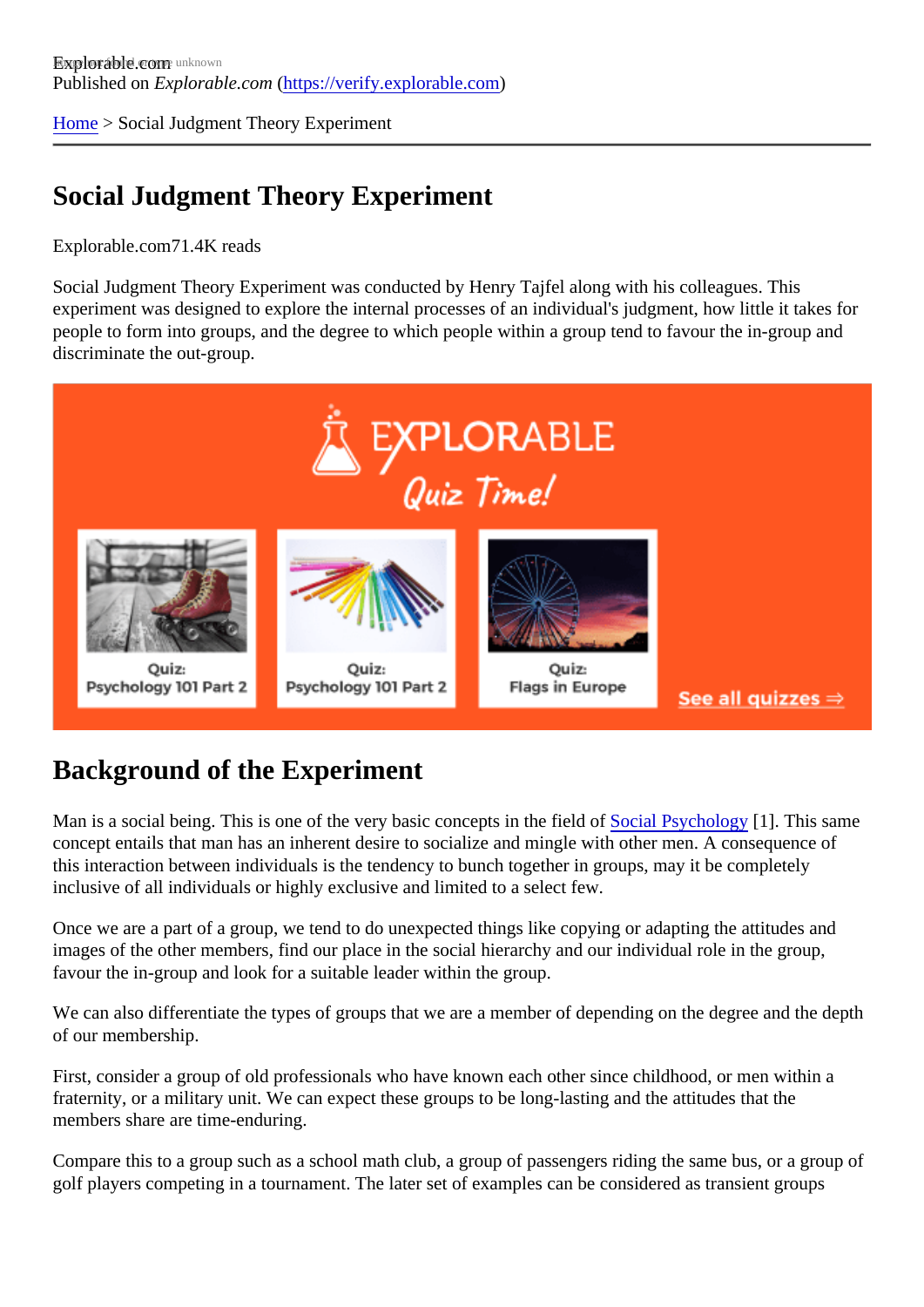since the degree and depth of membership is miniscule when compared to the first set of examples.

# Social Identity Experiment

A sample of 48 boys, 14-15 years old, was initially divided into three groups of 16 boys each. Each group was shown 12 slides portraying different painting. One half of the paintings were by Kandinsky and the other half were painted by Klee. All the boys viewed the paintings without the signatures of the painter. After the exposition of the paintings, the boys were asked to express their preferences, which paintings did they like and which paintings did they hate. Please keep in mind that the boys were not aware of the paint of the pieces that they said were good or not.

After this initial stage of the experiment, the boys were seemingly allocated to two separate groups. They were given the impression that this grouping was based on the impressions that the experimenters receive from them after the initial part of the experiment. The two groups were named Kandinsky group and Klee group. The names that were given to the group added up to the impression that the groupings were based the expressed preferences of the boys but the truth is, the grouping was completely randomized.

The last stage of the experiment is the rewards allocation task. Each boy was given a task to award points two other boys, one from his same group and one from the other group. The only information that each bo was given were code numbers and the name of the group of the two boys they were supposed to award. There were two systems of awarding points that were employed by the researchers.

First, the point scores for each boy were tied together, so that the sum of the two scores is 15. In this syste of point awarding, when a participant chose a score (x) for one boy, the other boy automatically got a score  $(15 - x)$ . This means that as the score for the initial boy increases or approaches 15, the score of the other decreases or approaches 0.

| Klee Group Member 12                      |  |  | $\left 1\right 5\left 7\right 8\left 10\right 14$ |  |
|-------------------------------------------|--|--|---------------------------------------------------|--|
| Kandinsky Group Member 6 $14 10 8 7 5$  1 |  |  |                                                   |  |

In the second method of allocating points, Tajfia mipulated 2] the grids so that the maximum number of points the boys could give to their in-group meant that the out-group automatically gets more points.

For example:

- If a Klee member chose 19 for another Klee member, it would give the maximum points for the ingroup but it would also give a higher profit to the out-group. (Maximum in-group profit)
- If a Klee member chose 13 for another Klee member, it would give the same points for the other group. (Maximum equality or fairness)
- If a Klee member chose 17 for another Klee member, it would give the highest possible profit to the other group (25) ensuring that the maximum cumulative number of points is given to the two groups. (Maximum joint profit)
- If a Klee member chose 7 for another Klee member, it would give the least number of points to the other team (1). (Maximum profit difference favouring the in-group)

| Klee Group Member 12                | 19 13 17 7 |  |  |
|-------------------------------------|------------|--|--|
| Kandinsky Group Member 6 21 13 25 1 |            |  |  |

#### **Results**